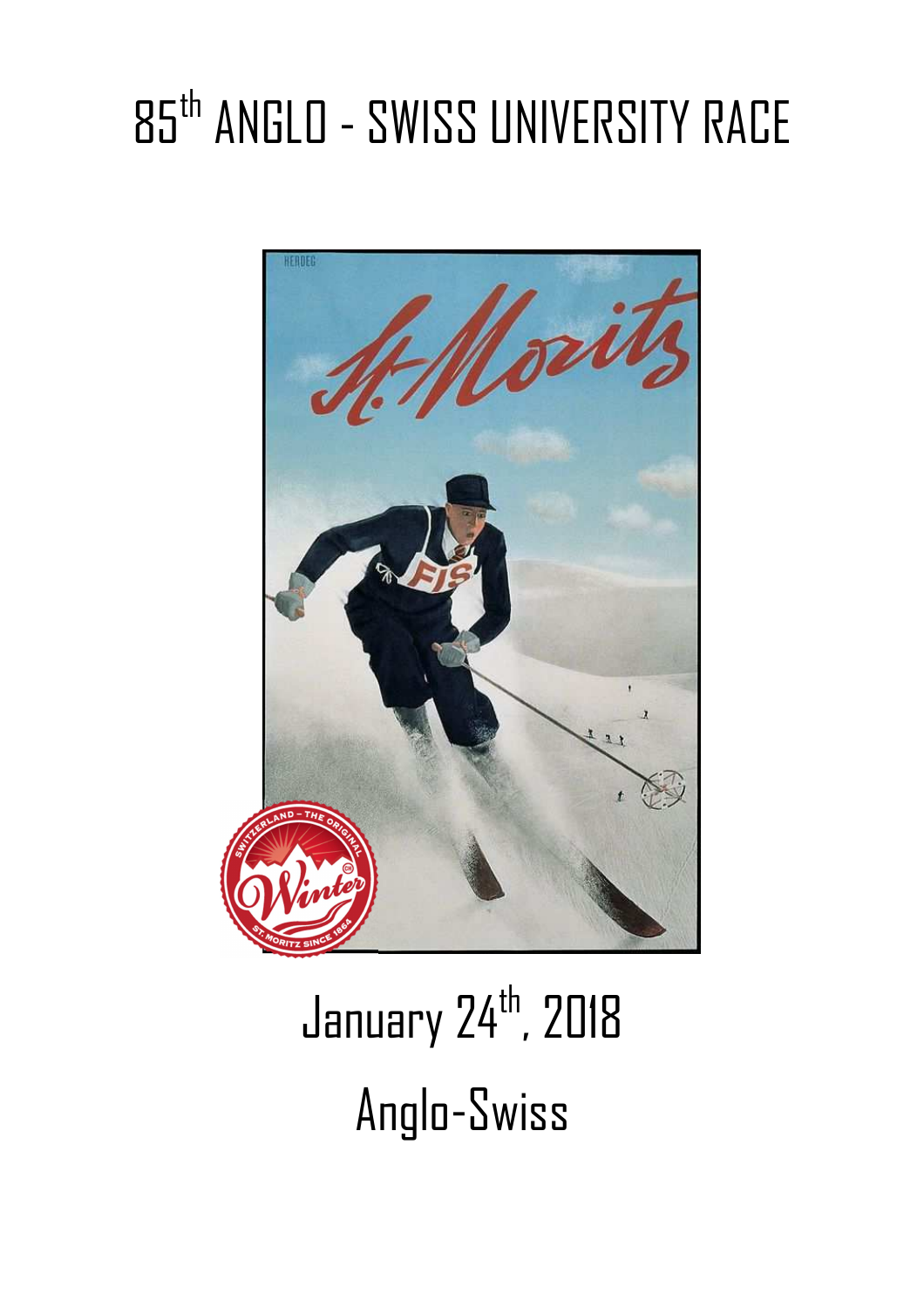



85<sup>th</sup> Anglo - Swiss University Race

### **Result List Giant Slalom**

# **January 24th, 2018**

### **Race Committee:** Technical Dates:

| <b>Chief of race:</b>   | <b>BERTHOD Martin</b>   | <b>Course:</b>        | Muntanella |
|-------------------------|-------------------------|-----------------------|------------|
| <b>Chief of course:</b> | <b>HAWRANKE Stephan</b> | Lenght:               | 1013 m     |
| <b>Start referee:</b>   | <b>WEGMANN Nico</b>     | <b>Vertical drop:</b> | 310 m      |
| <b>Finish referee:</b>  | <b>ALDER Serge</b>      | <b>Starting Time:</b> | 09.30 a.m. |
| <b>Course setter:</b>   | <b>ZELLER Tiziano</b>   |                       |            |
| <b>Calculation:</b>     | <b>ALDER Serge</b>      |                       |            |

Weather: Sunny Temperature: -5 Snow: soft

 $\overline{\phantom{a}}$ 

| CI     | St-<br>No      | Name          | Surname     | Club        | $1^{\rm st}$<br>run | 2 <sup>nd</sup><br>run | Total<br>time | Total<br><b>SAS</b> | Total<br><b>BUSC</b> |
|--------|----------------|---------------|-------------|-------------|---------------------|------------------------|---------------|---------------------|----------------------|
| 1.     | 1              | Holdener      | Kevin       | <b>SAS</b>  | 50.81               | 51.79                  | 102.60        | 102.60              |                      |
| 2.     | 11             | Oyon          | Valentin    | <b>SAS</b>  | 52.47               | 50.61                  | 103.08        | 103.08              |                      |
| 3.     | $\overline{2}$ | Thompson      | Matt        | <b>BUSC</b> | 50.96               | 52.22                  | 103.18        |                     | 103.18               |
| 4.     | 4              | White         | Tom         | <b>BUSC</b> | 51.49               | 52.43                  | 103.92        |                     | 103.92               |
| 5.     | 6              | <b>Bruton</b> | Peter       | <b>BUSC</b> | 52.33               | 53.05                  | 105.38        |                     | 105.38               |
| 6.     | 8              | <b>Buchan</b> | Scott       | <b>BUSC</b> | 53.57               | 53.29                  | 106.86        |                     | 106.86               |
| 7.     | 7              | Bachmann      | Caroline    | <b>SAS</b>  | 53.83               | 53.99                  | 107.82        | 107.82              |                      |
| 8.     | 5              | Peter         | Tanguy      | <b>SAS</b>  | 55.45               | 54.69                  | 110.14        | 110.14              |                      |
| 9.     | 3              | Hoppeler      | <b>Tess</b> | <b>SAS</b>  | 54.70               | 55.61                  | 110.31        |                     |                      |
| 10.    | 9              | Corthay       | Anne        | <b>SAS</b>  | 57.88               | 57.80                  | 115.68        |                     |                      |
| 11. 12 |                | Page          | Jamie       | <b>BUSC</b> | 60.61               | 61.21                  | 121.82        |                     |                      |
| 12.    | 10             | Espinosa      | Stephanie   | <b>BUSC</b> | 66.91               | 57.28                  | 124.19        |                     |                      |

| Total time of the best 4 | 423.64 419.34 |      |
|--------------------------|---------------|------|
| Average time             | 105.91 104.84 |      |
| Points                   | 10.00         | 0.00 |